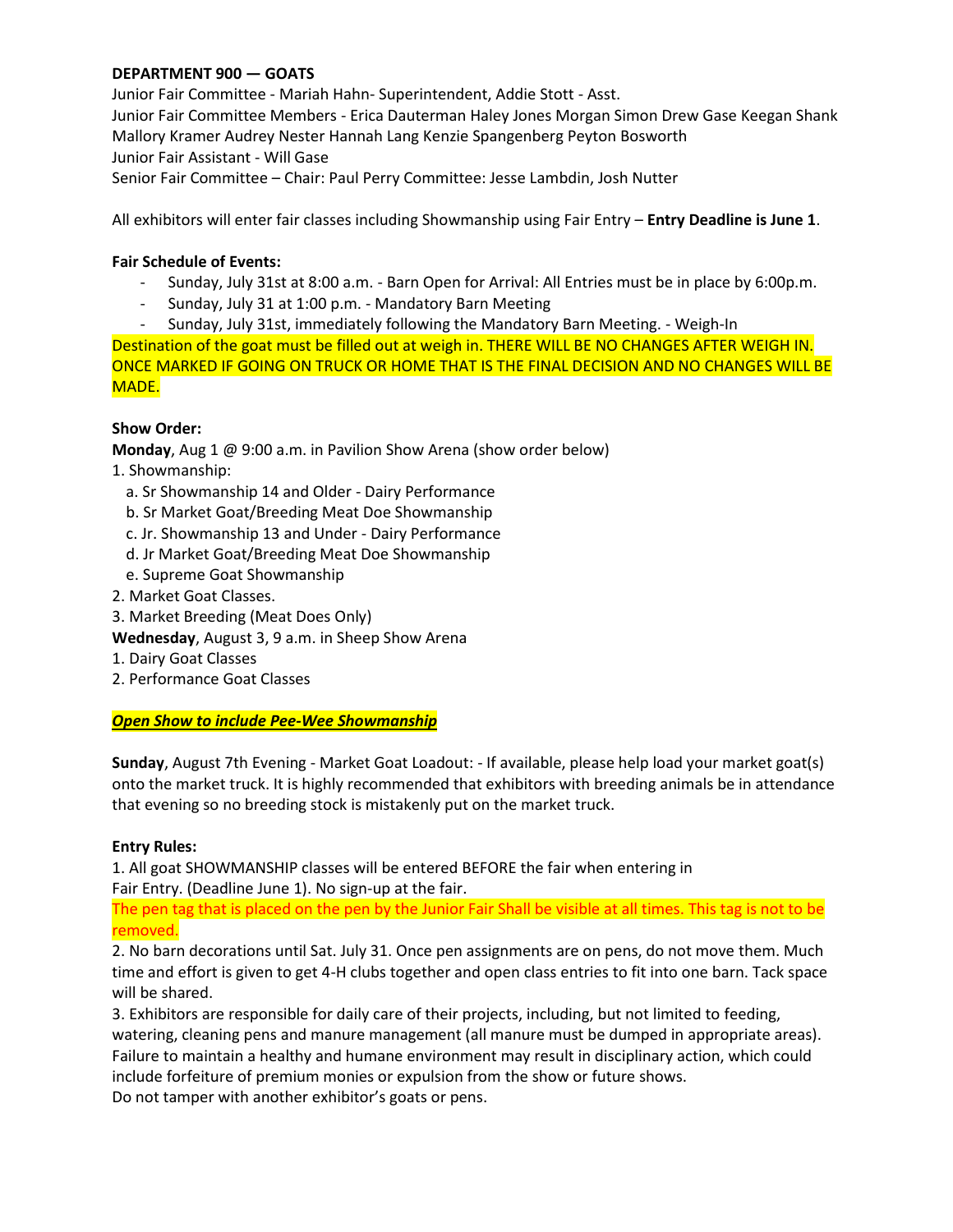4. Goat pens and aisles must be kept clean. Pens must be scraped completely clean cleaned out last day of fair or no premium (this includes tack pens). Pens must be scraped completely clean on last day of fair or no premium (this includes tack pens)

5. NO STRAW IN THE BARN SHAVINGS ONLY 6. Health requirements for the Goat Department are found at the front of the fair book.

7. The fair veterinarian is the only person(s) who may possess and administer controlled substances in the goat barn.

8. Physical tampering of goats to improve show performance is strictly prohibited and could include forfeiture of premium monies or expulsion from the show or future shows. Artificial coloring will result in disqualification.

9. All Jr. Fair Goat members are required to show their projects in the proper classification. Exhibitors are responsible for care of their animals.

10. All male goats are barred except wethers.

11. Base date for the age of the animal is day of show.

12. Exhibitors may show a maximum of six (6) goats in Jr. Fair of which a maximum of two (2) goats may be in the market goat division. If market goats are not shown an exhibitor may show any combination of six (6) in the breeding and performance divisions. An exhibitor may use his/her market goat entry in performance classes but not in a breeding class. Market does cannot be shown in a breeding doe class.

13. Exhibitors can show breeding goats with or without horns.

14. If dry, a doe must have milked once to be eligible for age classes 4-7.

15. Entries for Performance Classes may be of mixed breed and either doe or wether.

16. Once an exhibitor has won Showmanship in a division (Jr./Sr.), they may continue to show in that division as long as they qualify according to age. Showmanship Classes will be split into two divisions: Market Goat/Breeding (Meat Does) and Dairy/Performance. Age groups will remain the same for each division. An Exhibitor can only participate in one showmanship division.

17. Drug testing will be done on Champion and Reserve market goats and Champion and Reserve dairy goats (that are in milk) immediately following the show.

18. All goats (dairy, market & performance) must have an Individual Identification Tattoo, Microchip or Ear Tag for Scrapies prior to exhibition at the Wood County Fair. along with proper paperwork

**Move in day Ohio Department of Agriculture will be present to check identification tags, tattoos or micro chips of ALL goats in the barn. You are required to have proper paper work in hand when entering the barn with your goat. IF you have a Micro Chip you shall have the reader to read the chip with you.**

19. If a goat is exhibited at the Wood Co. Fair, it must be shown in a minimum of 1 class.

20. A reasonable amount of time will be given to allow exhibitors to enter the ring or show arena.

Beyond that time, the class will be closed, and disqualification will result.

21. The Junior Fair Dress Code will be in effect for all goat exhibitors. (Breeding Dairy Goat exhibitors will be expected to wear show whites.)

# **SECTION A: MARKET GOATS**

Market Goat Class Rules and Guidelines: For Market Goats Please sign up for the following Class Jr Showmanship 13 and under - Sr Showmanship 14 and Older - Market Class - **SECTION B: Meat Doe Breeding** B. Boer and any Boer Crosses / Meat breeds Classes for Sections B 1. 0-6 mo. 2. 7-12 mo. 3. 13-18 mo.

4. 19-24 mo.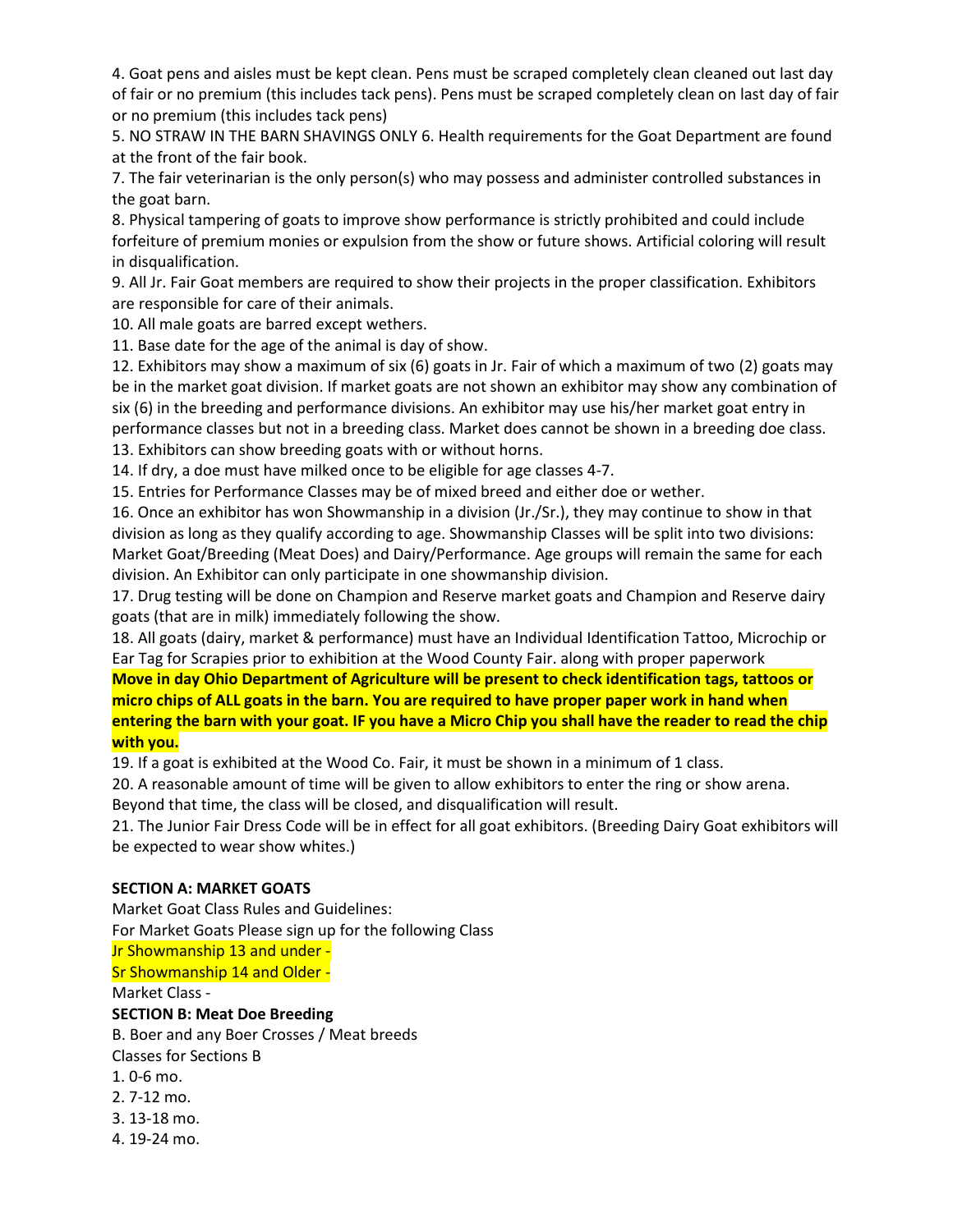5. 25-36 mo.

6. 37 mo. & older

Junior Champion and Reserve Champion (for each section, Section B) (Classes 1-4)

Senior Champion and Reserve Champion (for each section, Section B) (Classes 5-6)

1. Market goats (does and wethers) must weigh a maximum of 70 pounds at the April weigh-in to be eligible for Grand or Reserve Champion. Goats must weigh a minimum of 50 pounds at the fair in order to be eligible to sell in the Jr. Fair sale. Goats under 50lbs must go home and not through the sale ring for premium.

2. A base bid will be established on all market goats. Those wishing to pull their animals from the sale must do so during weigh-in. Exhibitors may sell 1 market goat in the sale ring and the second goat at market price to the fair board. For all freezer meat, each Exhibitor will need to complete a provided Wood County Agricultural Society Slaughter Verification form for each animal and return the form(s) to the Wood County Fair Office in order for the Exhibitor to receive his/her premium check. If an Exhibitor chooses to take a freezer meat animal through the sale ring, he/she will receive a check for premium only (not an additional market price per pound) for that animal.

3. Market goats must be identified in April at the combined goat/sheep weigh-in at the fairgrounds. (Exhibitors may weigh-in twice the number of goats expected to show.)

4. Male and female animals may be used for this project. Wethers must be castrated as of the April ID day. Any goats showing evidence of testicular tissue as determined by the goat department superintendent and fair veterinarian will be removed from the fair grounds. Does may have horns, wethers must be dehorned. All market goats must be slick shorn to an even length of % inch or less above the knee and hock.

5. Rate of Gain Contest- all market goats weighed at the April ID day and 70 lbs. or less are in competition for this contest. The two animals with the most pounds gained, as determined at the fair weigh-in, will be awarded the trophies.

6. All market goats must have an individual tag or tattoo for scrapies prior to the fair.

7. Exhibitors must complete the online DUNF form for each market goat before they will be weighed at the fair. Must be filled out online prior to fair weigh in, goats will not be weighed until this is complete.

# **Wood County Born and Raised Market Goat Contest Rules:**

1. Exhibitors entering market wethers or does in the Wood County Born and Raised Market Goat Contest must identify those animals at the April weigh-in by submitting a copy of the sales receipt or note from the producer. (the sale price may be deleted from the copy).

2. Wood County Born and Raised animals will show in their weight classes.

3. Top 2 overall market goats will be selected as Champion and Reserve Champion Wood County Born and Raised.

# **Performance Goat Section C:**

Performance Goat Class Rules and Guidelines:

1. All performance goats must have an Individual Tag, Microchip or Tattoo for Scrapie prior to the fair. **Move in day Ohio Department of Agriculture will be present to check identification tags, tattoos or micro chips of ALL goats in the barn. You are required to have proper paper work in hand when entering the barn with your goat. IF you have a Micro Chip you shall have the reader to read the chip with you.**

2. Changes may be made at the conclusion of the barn meeting on Sunday. No additions or submissions will be permitted after the Sunday deadline.

3. With each animal, you may only show in one beginner, intermediate, or advanced category of each performance class (pack, harness, obstacle). The only exception to this rule is advanced harness. Since entries may also be entered in a team hitch. Limit of 2 goats per class.

4. Once a goat has won a class, that goat may either remain at that level or advance to a higher level. It may not move to a lower level.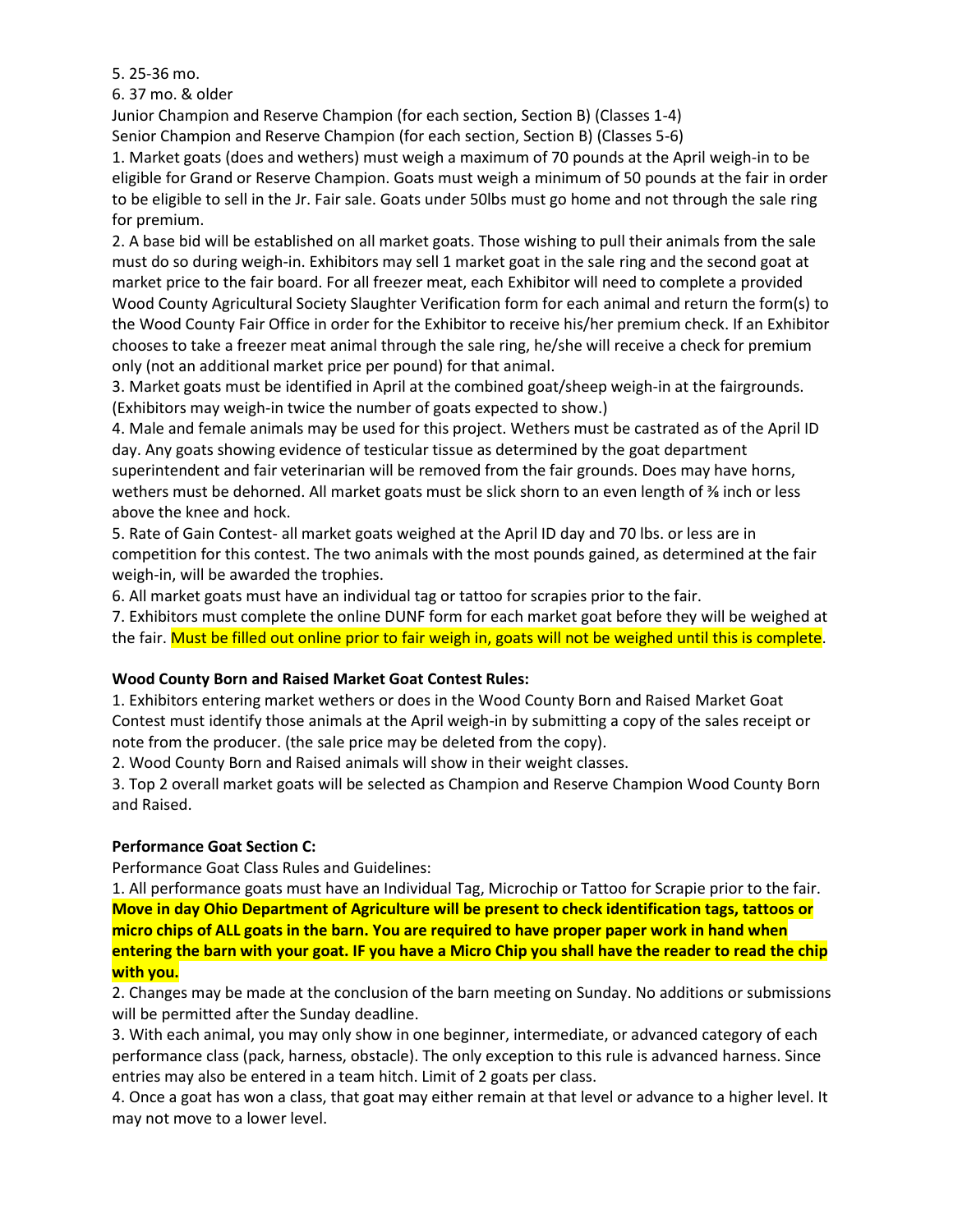5. Animals in Performance classes must have the appropriate gear/equipment. See below for description.

6. No treats will be allowed in the performance show arena.

DESCRIPTION OF PERFORMANCE CLASSES AND MANDATORY EQUIPMENT

### *Pack*

\*\*\*All pack classes (Beginner, Intermediate and Advanced) will have weight determined by the age of the goat:

Under 1 year: No pack and obstacles

Over 1 year – Under 2 years: no weight in pack and obstacles

Over 2 years -Under 3 years: 5% of the goats weight equally distributed into each pannier or each side of the day pack and obstacles

Over 3 years – Under 4 years: 10% of the goats weight equally distributed into each pannier or each side of the day pack and obstacles

Over 4 years and up: 15-20% of the goats weight equally distributed into each pannier or each side of the day pack and obstacles

# *Beginning Pack*

Equipment: Collar or Halter, Lead, Saddle & Panniers or Day Pack

Performance: Animal willingness to work

Animal: Strength, Ability or potential to carry weight

Showmanship: Standard

Weight: Added by the Judge or Committee Representative

### *Intermediate Pack*

Same as Beginning Pack with the additional obstacles.

#### *Advanced Pack*

Same as Beginning and Intermediate but additional obstacles.

#### *Beginning Harness*

Equipment: Halter and lead

Performance: Animal willingness to work

Animal: Ability to listen to voice commands through obstacles (Left, Right, Forward, Back & Whoa) Showmanship: Standard

#### *Intermediate Harness I*

Equipment: Halter, Harness, Driving Lines

Performance: Animal willingness to work line driving (no cart). Adult or (older) Jr. Fair leader to walk on the left side of the Jr. Fair member.

Animal: Ability to listen to voice commands through obstacles (Left, Right, Forward, Back & Whoa) Showmanship: Standard

#### *Intermediate Harness II*

Equipment: Halter, Harness, Driving Lines and Cart

Performance: Animal willingness to work pulling a cart with the Jr. Fair member line driving behind the cart (no rider). Adult or (older) Jr. Fair leader to walk on the left side of the Jr. Fair member. Animal: Ability to listen to voice commands through obstacles (Left, Right, Forward, Back & Whoa)

# Showmanship: Standard

# *Advanced Harness I*

Equipment: Halter, Harness, Driving Lines and Cart

Performance: Animal willingness to work pulling a cart with rider. Adult or (older) Jr. Fair leader to walk on the left side of the Jr. Fair member.

Animal: Ability to listen to voice commands going through obstacles (Left, Right, Forward, Back and Whoa).

Showmanship: Standard Team Hitch: 1 or 2